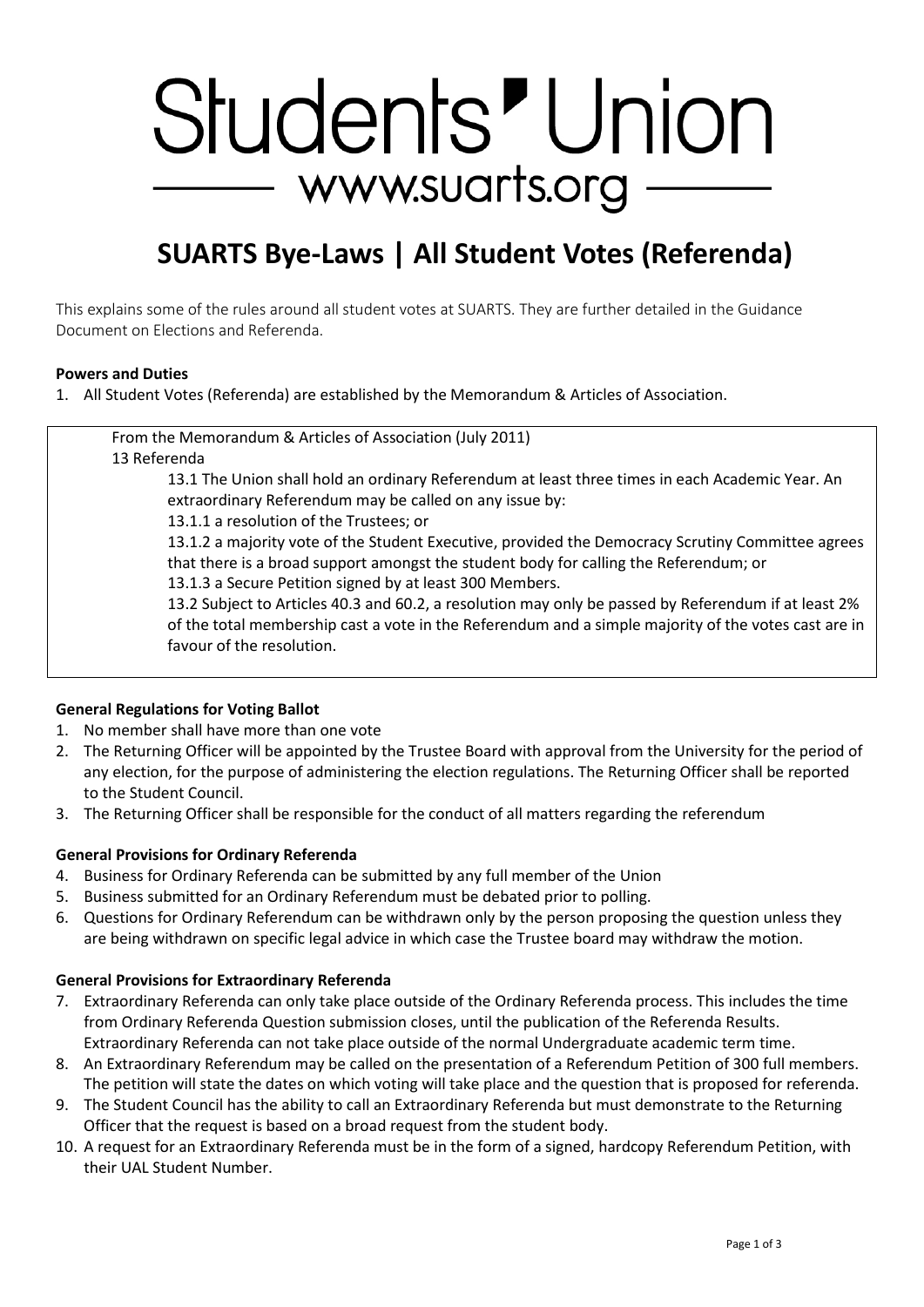- 11. No collection of signatures for an Extraordinary Referenda shall begin until the Students' Union has been notified, and acknowledgement has been provided. The Proposer shall be notified as to the total length of time they have to collect the names needed for the Extraordinary Referenda to take place.
- 12. An Extraordinary Referendum will take place at a time ruled appropriate by the Returning Officer.
- 13. The business of an Extraordinary Referendum shall be restricted to the question or business for which the Extraordinary Referendum was called.
- 14. Motions for Extraordinary Referendum can be withdrawn only by the person proposing the question unless they are being withdrawn on specific legal advice in which case the Trustee Board may withdraw the question.

# **Requirements for Referenda Questions**

15. Questions proposed to either Ordinary or Extraordinary Referenda must comply with the published Guidance Document on All Student Votes

# **General provisions for Trustee Board Referenda Responsibilities**

- 16. The Trustee Board will appoint the Chair of the Trustee Board to rule 'Out of Order' the passage of motions or amendments under the following, but not limited, criteria:
	- 16.1. Where student safety may be put at risk.
	- 16.2. Where passage of the motion would endanger the future of the organisation due to breach of the law, undue financial risk or serious risk to the reputation of the organisation
	- 16.3. Where the motion or amendment is proven factually inaccurate
	- 16.4. Where the motion or amendment has no relevance to students
	- 16.5. All decisions made by the Trustee Board regarding referendum will be published, and notified to the Student Council. There are no opportunities to appeal this decision.

# **General Provisions for Referenda Voting**

- 17. Referendum voting shall take the form of a secret cross campus ballot in which members are asked to vote in answer to a clearly defined question or questions
- 18. Referendum voting shall last not less than one working day and no more than five working days.
- 19. Quorum for Referendum
	- 19.1. The quorum for a Policy Referendum will be 2% of the student body and will require a simple majority.
- 20. Rules on Referenda polling, publicity, conduct and counting shall be as per the relevant Bye-Laws and published guidelines

# **Requirements for Referenda Campaigning**

- 21. Campaigning for or against individual motions may only begin once all appropriate campaign briefings have been completed overseen by the Returning Officer or their deputy.
- 22. Campaigning must follow relevant Guidance documents on Campaigning, as overseen by the Returning Officer and according to other published Byelaws.

# **Campaign Complaints and Disciplinary Procedures**

- 23. A formal complaint may be made to the Returning Officer regarding campaigning by any member. The Returning Officer has the right to take disciplinary action where they have witnessed breaches of procedure themselves or where any member of the public or University has requested an investigation into campaign activity be conducted.
- 24. All complaints must be brought in writing and shall receive a written response within 48 hours.
- 25. If a complaint is upheld against an individual nominee, the Returning Officer has the power to apply any disciplinary sanction short of dismissing the question and or campaign. Such sanctions might include, written warning, ban from using specific publicity materials or media, or a ban from active campaigning until polling closes. This list is not exhaustive. Sanctions must be confirmed in writing.
- 26. If the Returning Officer believes the offence to have been fundamentally and significantly detrimental to the integrity of the vote to the extent that the question and / or campaign should be dismissed then they should make this recommendation to the Trustee Board to consider.
- 27. Appeals against the rulings of the Returning Officer should be made in writing within one working day of the decision being confirmed in writing. The appeal should be submitted to the appointed office for the attention of the Trustee Board who will be convened at the earliest opportunity. The appeal should state the grounds for